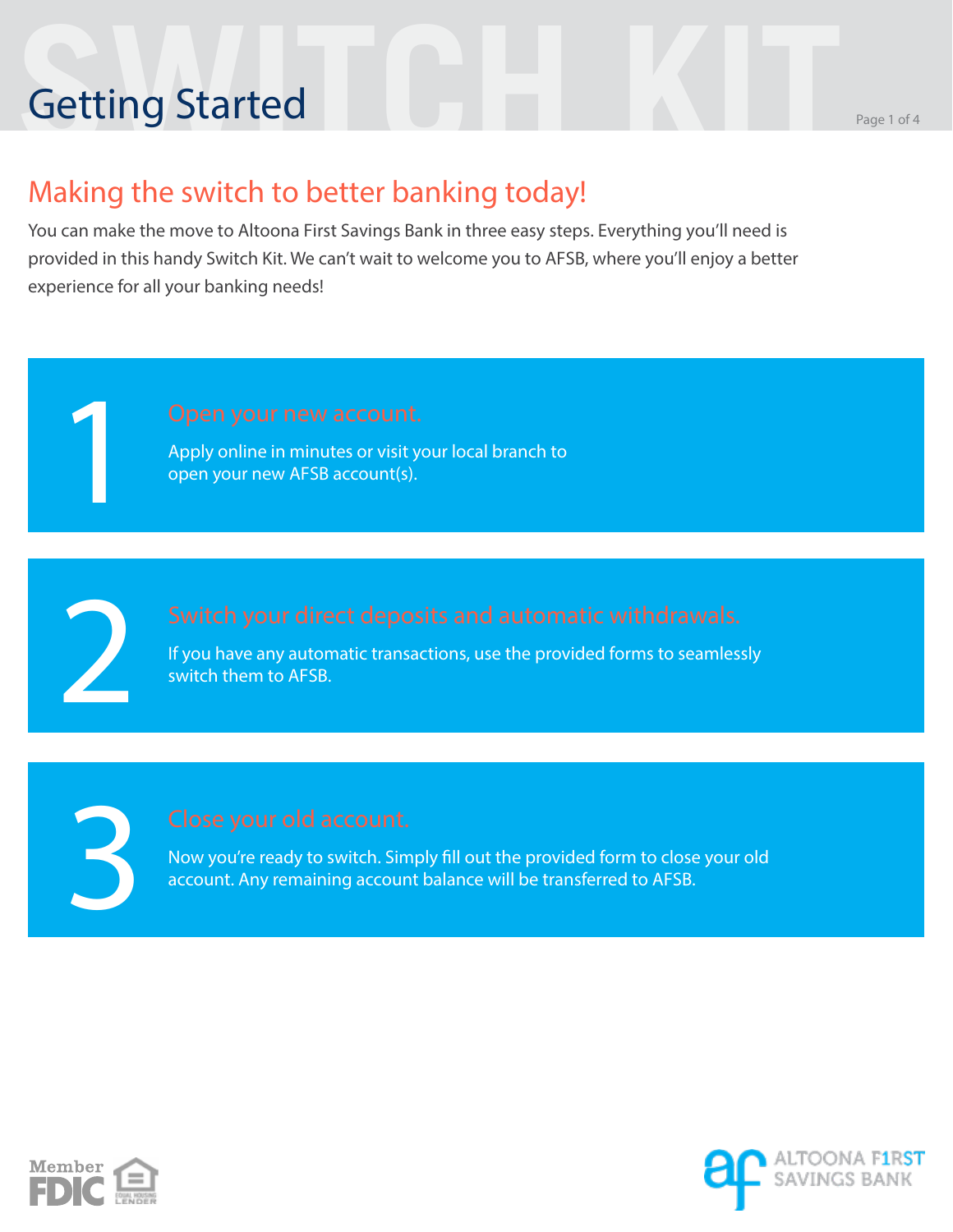### **SWITCH Deposit Authorization**

You can use your keyboard to fill out this form online, or you can print the form and complete it by hand.

Use this form to authorize your employer, retirement and pension funds, or any other agency to deposit your payment directly into your Altoona First Savings Bank account. Use one form for each direct deposit.

| Notification of Direct Deposit Authorization Change                                         | <b>Direct Deposit Checklist:</b> |           |           |                                                                                                   |
|---------------------------------------------------------------------------------------------|----------------------------------|-----------|-----------|---------------------------------------------------------------------------------------------------|
| Company or Employer:                                                                        |                                  |           |           | Use this list to remember all<br>your direct deposits you need<br>to transfer. These are the most |
| Address:                                                                                    |                                  |           |           | common direct deposits.                                                                           |
| City, State, Zip:                                                                           |                                  |           |           | Payroll                                                                                           |
| Phone Number:                                                                               |                                  |           |           | Investments                                                                                       |
| Employee ID:                                                                                |                                  |           |           | <b>Retirement Plans</b>                                                                           |
| (if applicable)                                                                             |                                  |           |           | <b>Social Security</b>                                                                            |
| Effective immediately, please deposit the net amount of my check to my AFSB account. I      |                                  |           |           |                                                                                                   |
| authorize (name of depositor)                                                               |                                  |           |           |                                                                                                   |
| to automatically deposit funds into the account below. This authorization shall remain in   |                                  |           |           |                                                                                                   |
| place until I have submitted a new authorization, or until this authorization is changed or |                                  |           |           |                                                                                                   |
| revoked by me in writing.                                                                   |                                  |           |           |                                                                                                   |
| Place an X next to your desired option.                                                     |                                  |           |           |                                                                                                   |
|                                                                                             | Net amount to AFSB CHECKING      |           |           |                                                                                                   |
| Account #                                                                                   |                                  | Routing # | 231371595 |                                                                                                   |
|                                                                                             | Net amount to AFSB SAVINGS       |           |           |                                                                                                   |
| Account #                                                                                   |                                  | Routing # | 231371595 |                                                                                                   |
|                                                                                             |                                  |           |           |                                                                                                   |
| Signature:                                                                                  |                                  |           | Date:     |                                                                                                   |
| Name:                                                                                       |                                  |           |           |                                                                                                   |
| Address:                                                                                    |                                  |           |           |                                                                                                   |
| City, State, Zip:                                                                           |                                  |           |           |                                                                                                   |
| Phone Number:                                                                               |                                  |           |           |                                                                                                   |



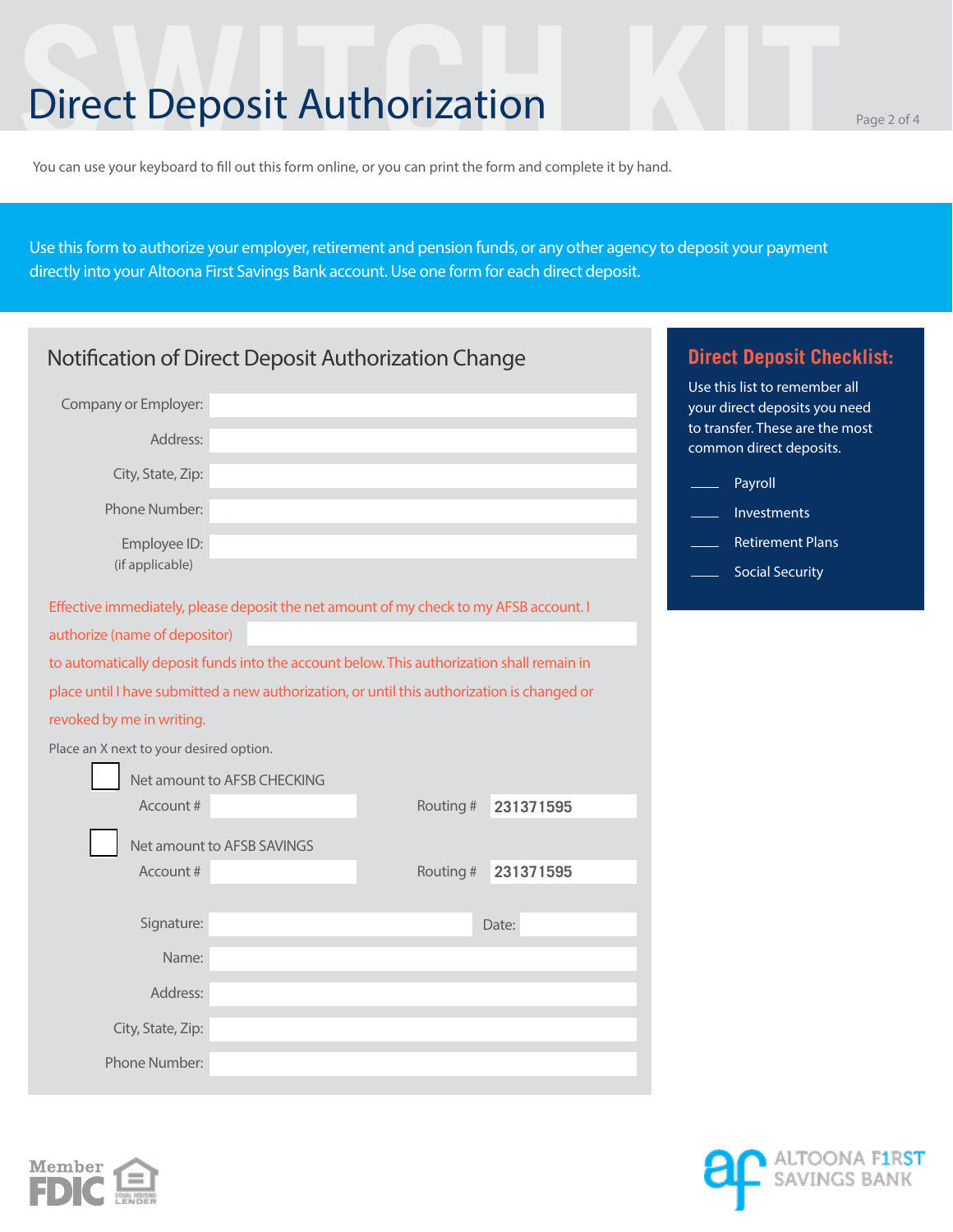#### Automatic Withdrawal Authorization Page 3 of 4

You can use your keyboard to fill out this form online, or you can print the form and complete it by hand.

Use this form to authorize a change to any automatic payment, deductions, or withdrawals from your account. Use one form for each automatic withdrawal. Or, many companies and agencies make it easy to change your account on record online on their website.

| Notification of Withdrawal Authorization Change | <b>Automatic Withdrawal</b><br><b>Checklist:</b>                                                                                                                                                     |           |                                                                              |
|-------------------------------------------------|------------------------------------------------------------------------------------------------------------------------------------------------------------------------------------------------------|-----------|------------------------------------------------------------------------------|
| Name of Company:<br><b>Account Number:</b>      |                                                                                                                                                                                                      |           | Use this list to remember all your<br>automatic payments you need to         |
| Payment Amount:<br>Address:                     |                                                                                                                                                                                                      |           | transfer. These are some of the<br>most commonly used automatic<br>payments. |
| City, State, Zip:                               |                                                                                                                                                                                                      |           | Home Mortgage<br>Auto Loans                                                  |
| Phone Number:                                   |                                                                                                                                                                                                      |           | <b>Utilities</b>                                                             |
| <b>Financial Institution:</b>                   | Please change my automatic withdrawal from the following account:                                                                                                                                    |           | Insurance<br>Cable/Internet                                                  |
| Account#                                        | <b>Bank Routing #</b>                                                                                                                                                                                |           | Gym/Club Memberships<br><b>Credit Cards</b>                                  |
|                                                 | Please make all future automatic withdrawals from the following account:                                                                                                                             |           | Investments                                                                  |
| <b>Financial Institution:</b>                   | <b>Altoona First Savings Bank</b>                                                                                                                                                                    |           | Subscriptions                                                                |
| Account#                                        | <b>Bank Routing #</b>                                                                                                                                                                                | 231371595 | <b>Charity Donations</b>                                                     |
| Thank you very much.                            |                                                                                                                                                                                                      |           |                                                                              |
|                                                 | This authorization will remain in effect until I have submitted to you a new authorization, or until<br>you have been notified by me in writing that this authorization has been changed or revoked. |           |                                                                              |
| Signature:                                      |                                                                                                                                                                                                      | Date:     |                                                                              |
| Name:                                           |                                                                                                                                                                                                      |           |                                                                              |
| Address:                                        |                                                                                                                                                                                                      |           |                                                                              |
| City, State, Zip:                               |                                                                                                                                                                                                      |           |                                                                              |
| Phone Number:                                   |                                                                                                                                                                                                      |           |                                                                              |